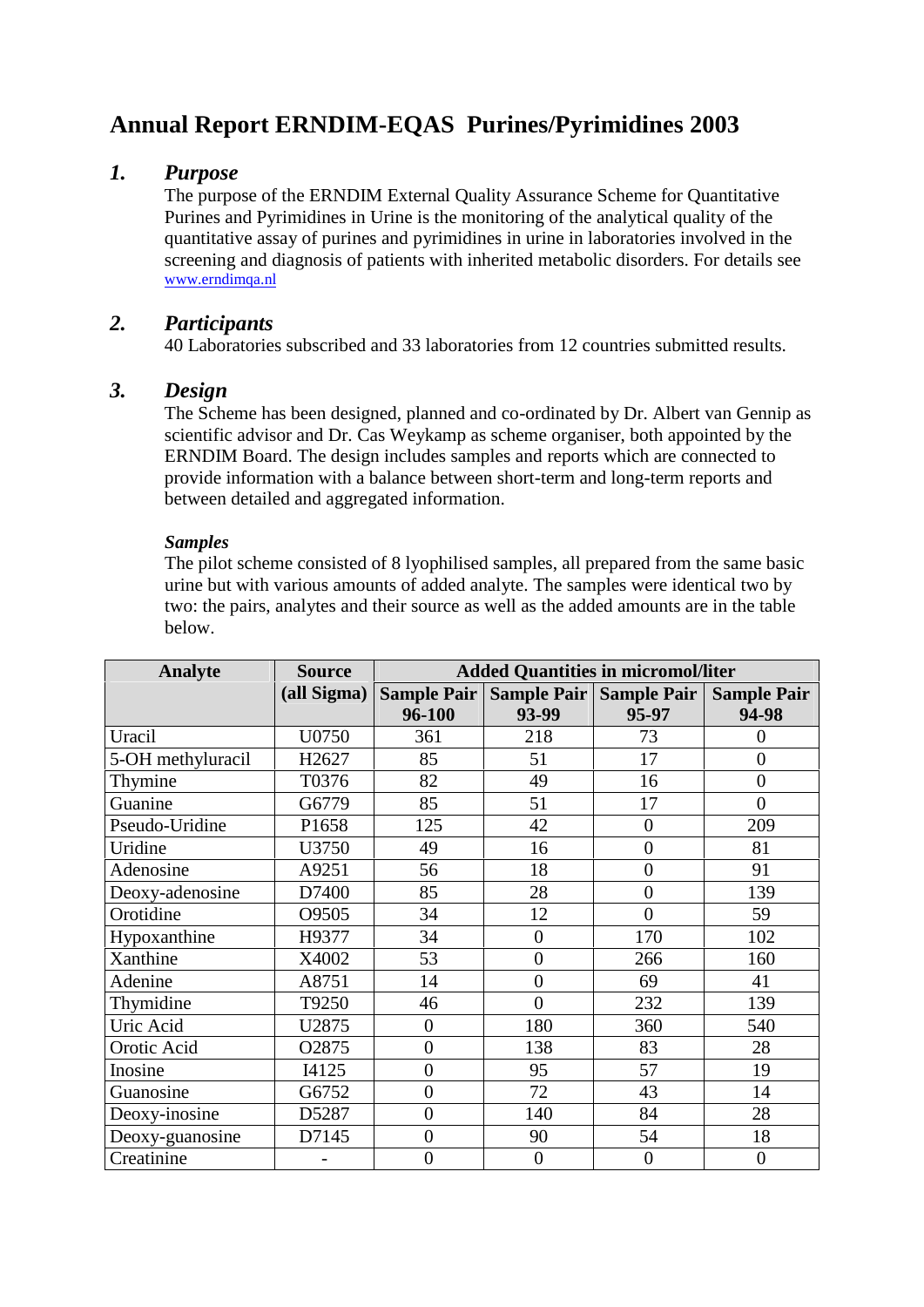#### *Reports*

All data-transfer, the submission of data as well as the request of reports proceeded via the interactive website www.erndimqa.nl

An important characteristic of the website is that it supplies short-term and long-term reports. Short-term reports are associated with the eight individual specimens, for each of which there has been a specific deadline in the year 2003. Two weeks after the respective deadlines participants could request their reports and as such had eight times up-to-date information on their analytical performance. Although technically not required (the website can work with a delay time zero) a delay time of 14 days has been chosen to enable the scientific advisor to inspect the results and add his comment to the report. Contrary to the fast short-term report is the annual long-term report. The annual report is based on the design-anchored connection between samples which enables to report a range of analytical parameters (accuracy, precision, linearity, recovery and interlab dispersion) once an annual cycle has been completed. The annual report is discussed below.

A second important characteristic of the website is the wide range in aggregation of results which permits labs to make an individual choice for detailed and/or aggregated reports. The most detailed report which can be requested from the website is the "Analyte in Detail" which shows results of a specific analyte in a specific sample (168 such Analyte-in-Detail-reports can be requested in the year 2003 cycle). A more condensed report is the "Current Report" which summarizes the performance of all analytes in a specific sample (8 such Current Reports can be requested in 2003). The highest degree of aggregation has the Annual Report which summarizes the performance of all analytes of all 8 samples (1 such Annual-Report can be requested in 2003). Depending on their position in the laboratory one can choose to have a glance at only the annual report (managers) or at all 168 detailed reports (technicians).

### *4. Discussion of Results in the Annual Report 2003*

In this part the results as seen in the annual report 2003 will be discussed. Subsequently we will regard accuracy, recovery, precision, linearity, interlab CV and crosssectional relations. Please print your annual report from the Interactive Website when you read the "guided tour" below and keep in mind that we only discuss the results of "all labs": it is up to you to inspect and interprete the specific results of your laboratory.

#### *4.1 Accuracy*

A first approach to describe the accuracy is comparison of your mean outcome in the eight samples with the mean of all labs. This is shown in the columns "your lab" and "all labs" under the heading "Accuracy", respectively. For Adenine the mean of all labs is 27.0 micromol/Liter with which you can compare the mean of your lab.

#### *4.2 Recovery*

A second approach to describe accuracy is the percentage recovery of added analyte. In this approach it is assumed that the recovery of the weighed quantities is the target value. The correlation between weighed quantities as added to the samples (on the x axis) and your measured quantities (on the y-axis) has been calculated. The slope of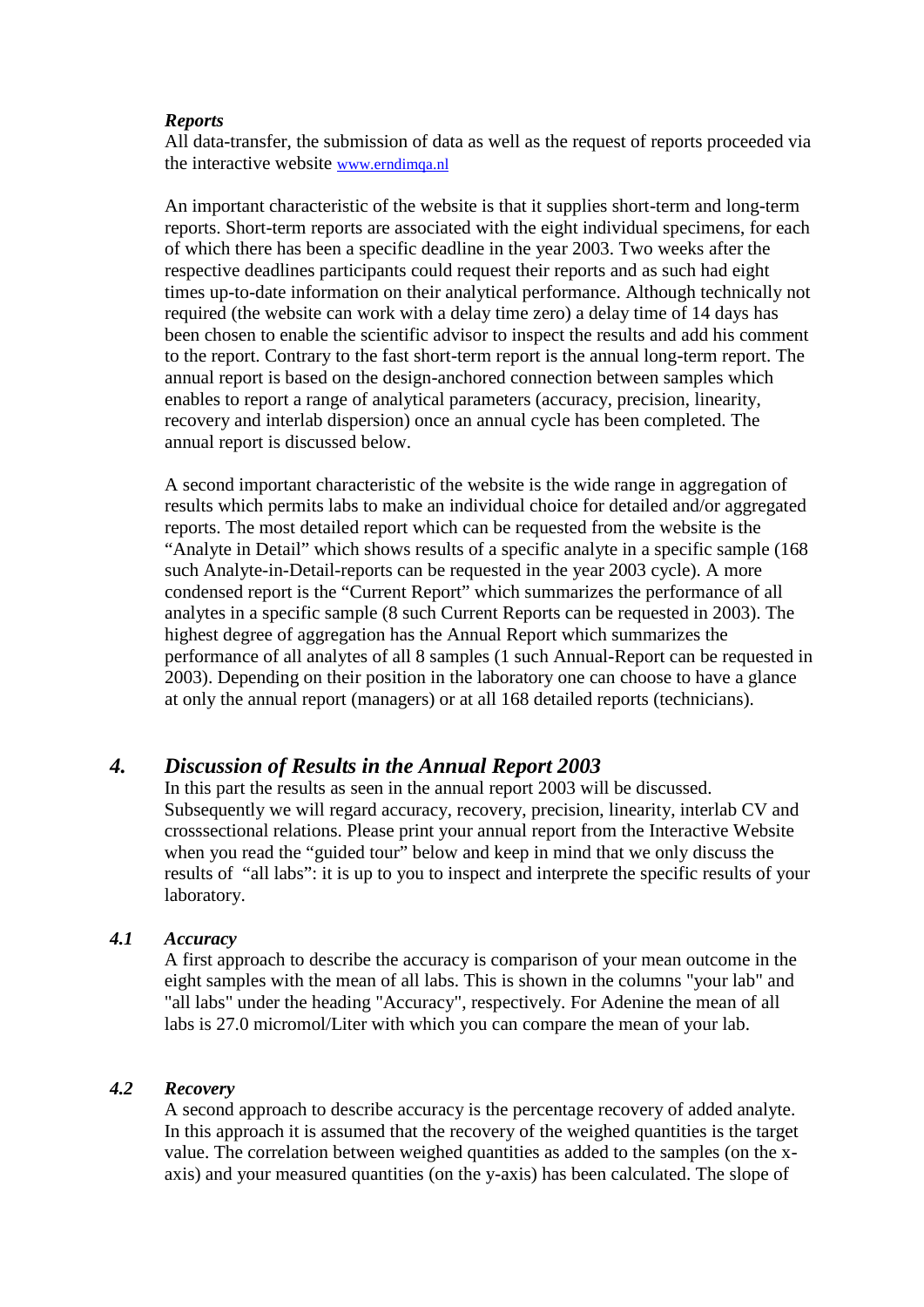the correlation multiplied with 100% is your recovery of the added amounts. Outcome for your lab in comparison to median outcome of all labs is shown in the column "Recovery" in the annual report. For all labs the recovery ranges from 81% for xanthine to 134% for hypoxanthine. The overall recovery is 98%. None of the analytes shows an extremely low or high recovery.

#### *4.3 Precision*

Reproducibility is an important parameter for quality in the laboratory and is encountered in the schemes' design. Samples come in pairs which can be regarded as duplicates from which CV's can be calculated (Intra Laboratory CV as indicator for reproducibility). Outcome for your lab in comparison to the median of all labs is shown in the column "Precision" of the Annual Report. Precision ranges from 3.6% for creatinine to 27.8% for adenine. The overall intralab CV is 8.9%.

#### *4.4 Linearity*

Linearity over the whole relevant analytical range is another important parameter for analytical quality. Again this is encountered in the schemes' design. With weighed quantities on the x-axis and your measured quantities on the y-axis the coefficient of regression ( r ) has been calculated. Outcome for your lab in comparison to the median of all labs is in the column "Linearity" of the annual report. It can be seen that the coefficient of regression ranges from 0.9793 for adenine to 0.9991 for uracil. The overall r is 0.9934.

#### *4.5 Interlab CV*

For comparison of outcome for one patient in different hospitals and for use of shared reference values it is relevant to have a high degree of harmonization between results of various laboratories. Part of the schemes' design is to monitor this by calculating the Interlaboratory CV. This, along with the number of laboratories who submitted results, is shown in the column "Data All labs" in the Annual Report. It can be seen that most laboratories submitted results for orotic acid (32) whereas only 18 labs assayed 5-OH methyluracil. The Interlab CV ranges from 5.3% for creatinine to 297.9% for thymine. The mean Interlab CV for all analytes is 72.9%

#### *4.6 Cross Sectional Relations*

The various parameters as described above often have an interrelation: often more than one parameter directs towards good or bad analytical control. This pattern, clearly seen in the other ERNDIM schemes is less prominent in the Purines and Pyrimidines.

#### **5.** *Summary*

The purpose of the ERNDIM scheme for Purines and Pyrimidines was the monitoring of the analytical quality of the quantitative assay of these compounds in urine**.** The most dominating in the outcome is the huge Interlab Variation for all analytes except creatinine whereas precision, linearity and mean recovery are quite acceptable. This seems to confirm the relevance of the scheme and an indication that improvement of standardization to achieve harmonisation between laboratories seems a major task associated with the organisation of this scheme.